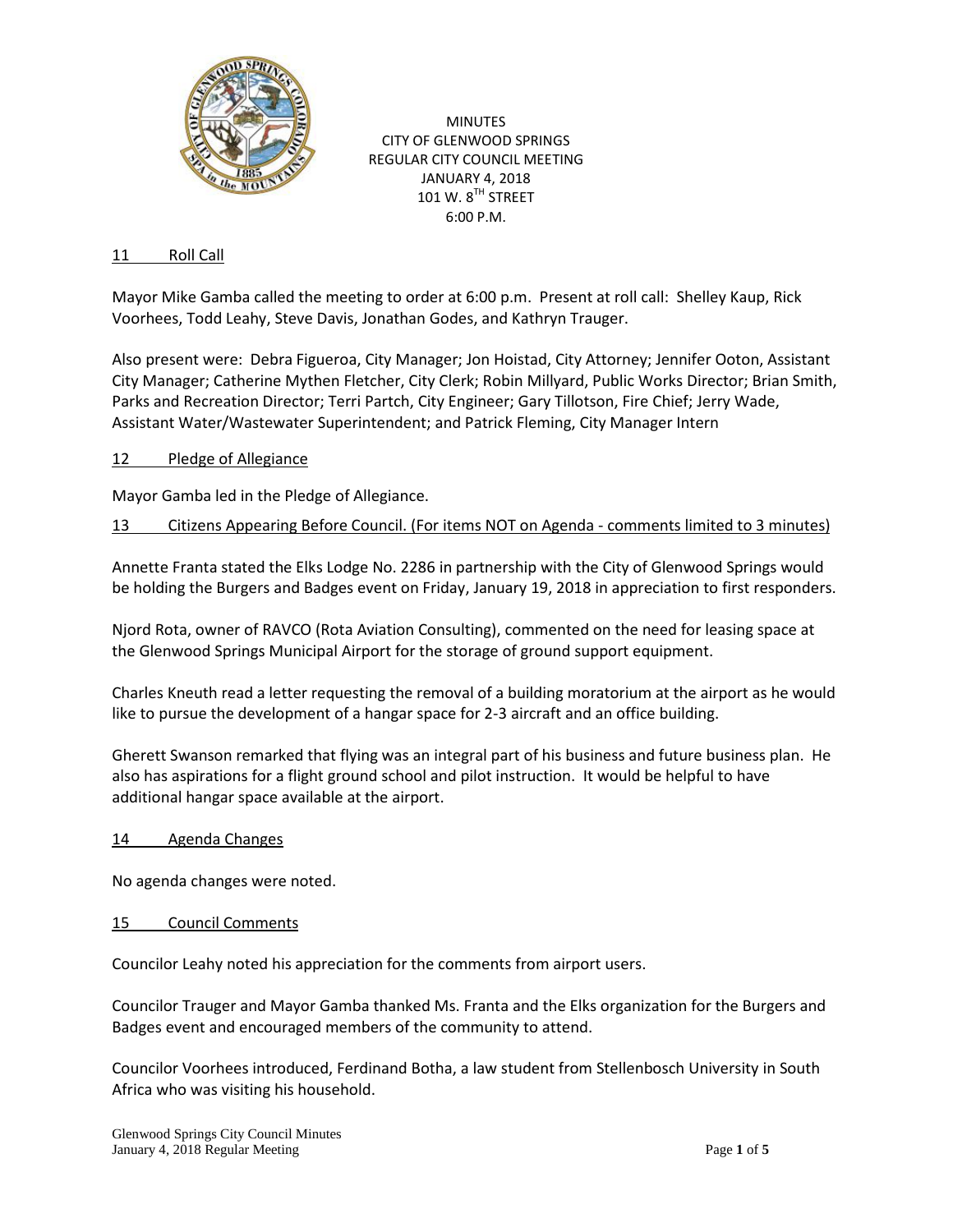Mayor Gamba noted the City was currently advertising for members on its Boards and Commissions.

Councilor Trauger expressed her condolences to the family and friends of former Council member and Mayor, Don Vanderhoof, who had recently passed away and noted his many contributions to the community.

- 16 Consent Agenda:
	- A. Receipt of Minutes of the December 21, 2017 Regular Meeting
	- B. Resolution 2018-1; A Resolution of the City Council of the City of Glenwood Springs, Colorado, Setting the Terms of Appointment of Members of the Arts and Culture Board
	- C. Resolution 2018-2; A Resolution of the City Council of the City of Glenwood Springs, Colorado, Designating a Public Place for Posting Meeting Notices during Calendar Year 2018
	- D. Authorize Piggyback Agreement for New Transit Bus Purchase

## *Councilor Trauger moved, seconded by Councilor Voorhees, to approve the consent agenda.*

## *The Motion passed unanimously.*

## 17 Small Business Development Center

Dustin Kelley, Regional Director for the Small Business Development Center, briefed the Council on the expansion efforts of the Small Business Development Center (SBDC) to Glenwood Springs. Mr. Kelley outlined the following in his presentation:

- Key elements to establish a thriving entrepreneurial system.
	- Establish resources in support of Glenwood Springs businesses.
	- Establish a network of consultants to operate from Glenwood Springs and Garfield County
	- Have a place for programming and consulting to occur.
	- Advance awareness and fill the pipeline with potential clients in need of support, mentorship, and funding.
	- Manage growth moving forward.
- Funds contributed from Glenwood Springs stay in Glenwood Springs.
- Glenwood Springs will receive 1/7 of the funding provided from Garfield County, equivalent to 40 hours of consulting time.
- Request is for an additional \$10,000.

Mayor Gamba opened the item for public comment. No comments were noted.

# *Councilor Godes moved, seconded by Mayor Gamba, to approve funding of \$5,000, and that the SBDC was encouraged to return in four months with an update to the City Council on the program for consideration of an additional \$5,000 allocation.*

## *The Motion passed unanimously.*

#### 18 Source Water Protection Plan

Paul Hempel, Source Water Protection Program Manager for the Colorado Rural Water Association (CRWA), indicated he was present with Chad Rudow of the Roaring Fork Water Conservancy to provide information on efforts in the Roaring Fork Valley for water protection.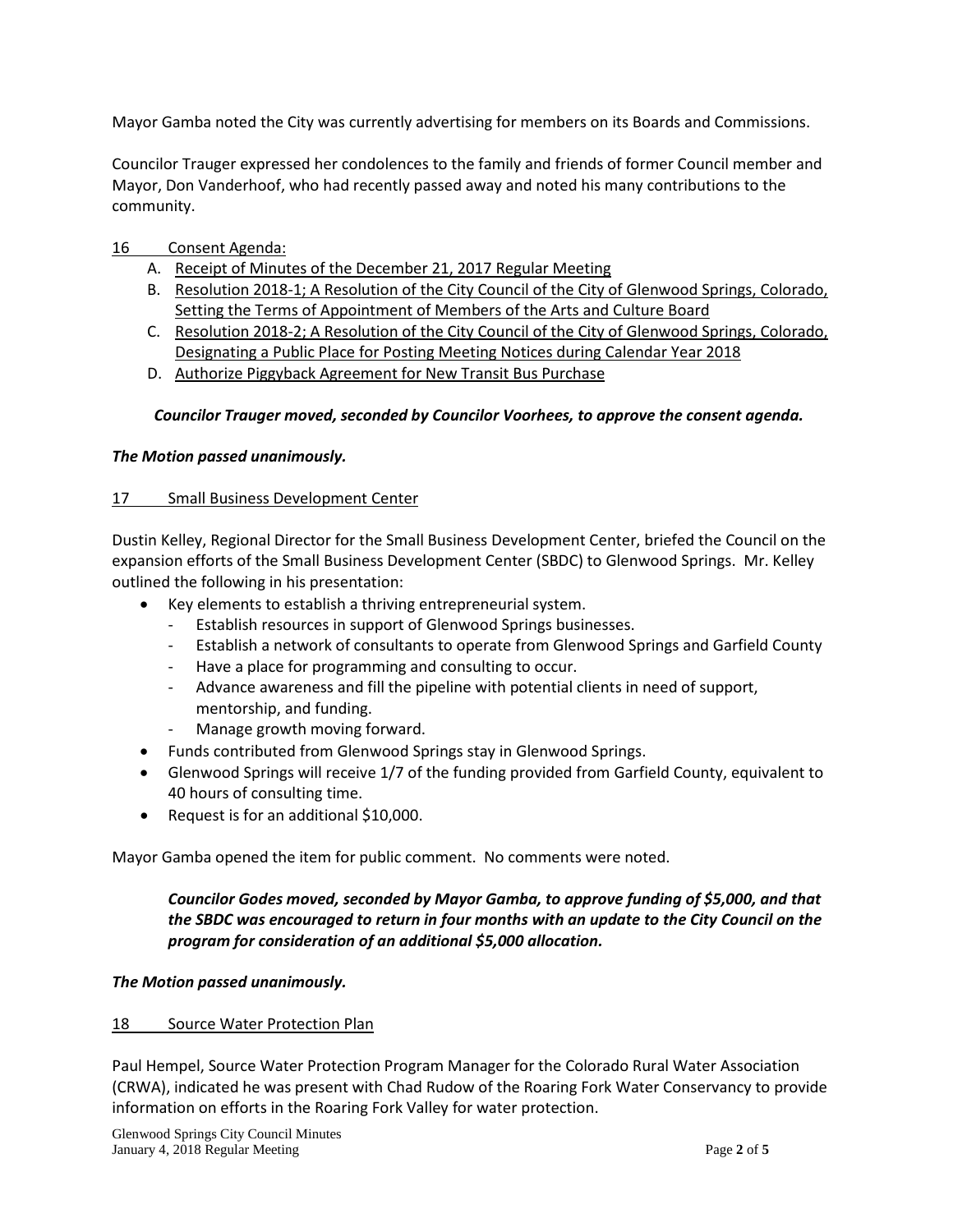Mr. Hempel noted the following:

- The City's Source Water Protection Plan was finalized in December 2014.
- The CRWA provides rural and small communities training for operators to run plants.
- Funding for the CRWA is provided by the Colorado Department of Public Health and Environment and the USDA.
- Water quality protection is the first barrier to providing safe drinking water.
- The City had developed a steering committee for the Glenwood Springs water quality project. The committee had identified and prioritized potential contaminant sources for the Grizzly/No Name intake and the Roaring Fork River intake.
- Contaminants come from wildfire, commercial industrial operations, transportation and roads, septic systems, fuel storage tanks, storm water runoff, residential practices, and security.
- Best management practices were put together by the committee, many of which had already been put in place. These include outreach for public education to residents, teachers and students.
- In 2015 a Water Provider Summit was held to identify common interests and to take the outreach further. Outreach will be taken regionally via the West Slope Source Water Protection marketing campaign

Chad Rudow, Roaring Fork Conservancy, described the focus of the RFC to be watershed action, i.e. water quality monitoring, water science research, water policy work, and land conservation in riparian areas. The goal is to keep rivers and streams clean and healthy.

Jerry Wade, Assistant Water/Wastewater Superintendent, expressed that it was important for the Council to be aware of the numerous efforts that have occurred over several years to protect the City's water quality.

Mr. Hempel complemented Mr. Wade and also Ron Biggers from the Fire Department on their involvement and enthusiasm with these efforts.

19 Ordinance No 1, Series of 2018; An Ordinance of the City of Glenwood Springs, Colorado, Amending Section 070.130.110 of the Glenwood Springs Municipal Code to Expand the Impact and Improvement Fees Available to be Waived (FIRST READING)

Jennifer Ooton, Economic and Community Development Director, indicated the Council had provided direction at a work session in 2017 to look at additional impact fees that might be eligible for waiver to developers that opt into the City's program for affordable rental units. Fees that were presented for Council consideration included: development review fees, construction permitting fees, water and sewer tap and improvement fees, parkland dedication fees, and school land dedication fees.

Mayor Gamba opened the item for public comment. No comments were noted.

*Councilor Trauger moved, seconded by Councilor Godes, to approve Ordinance No 1, Series of 2018; An Ordinance of the City of Glenwood Springs, Colorado, Amending Section 070.130.110 of the Glenwood Springs Municipal Code to Expand the Impact and Improvement Fees Available to be Waived.*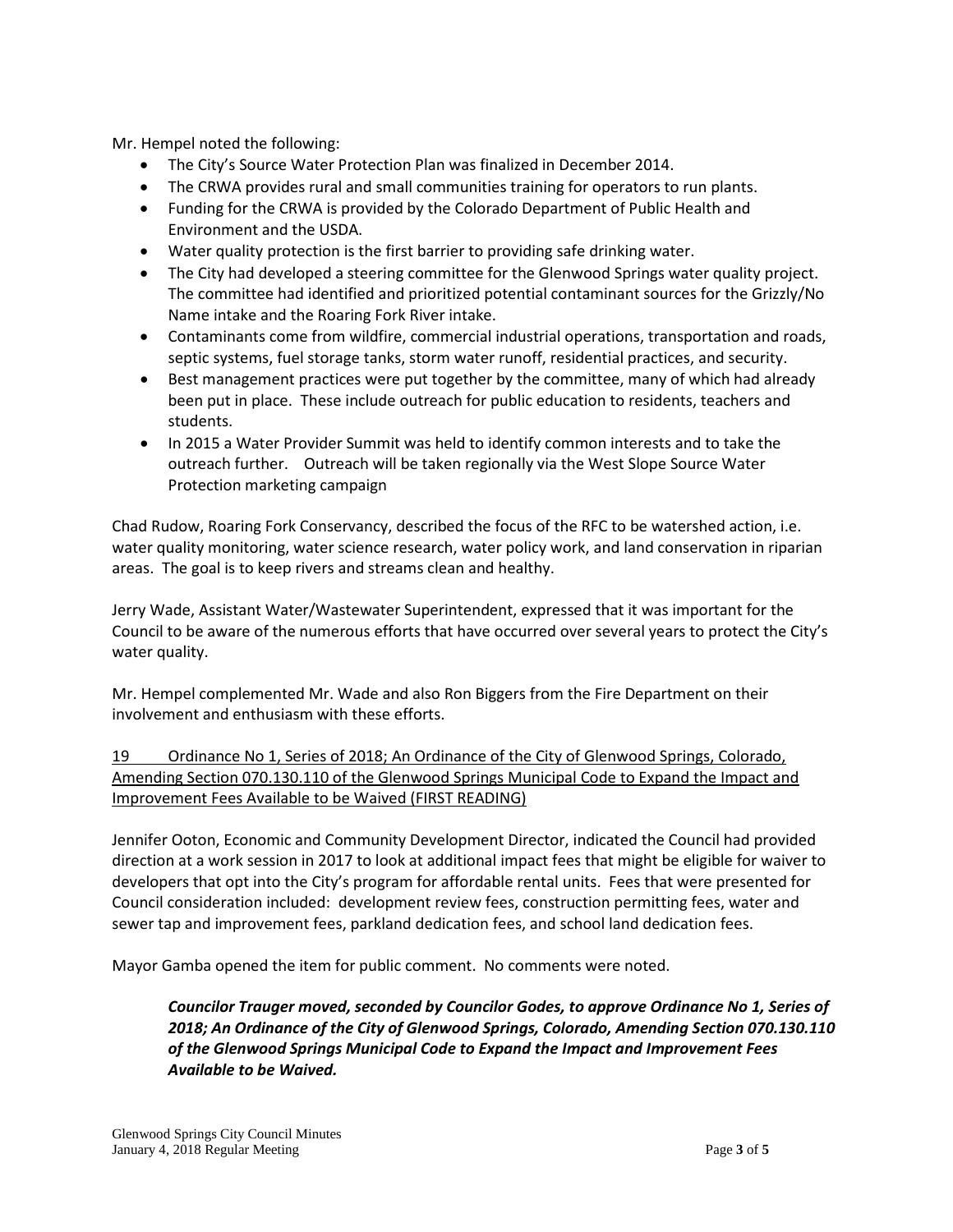AYES: Trauger, Godes, Davis, Gamba, Leahy, Voorhees NAYS: Kaup

## *The motion passed.*

20 Ordinance No 2, Series of 2018; An Ordinance of the City of Glenwood Springs, Colorado, Amending Section 020.020.030 of the Glenwood Springs Municipal Code Pertaining to the Powers and Duties of the Glenwood Springs Arts and Culture Board (FIRST READING)

Ms. Figueroa specified that the Ordinance provided some minor editorial changes to the Powers and Duties text, as well as the addition of a youth representative on the Board per Council direction.

Mayor Gamba opened the item for public comment. No public comments were recorded.

*Councilor Kaup moved, seconded by Councilor Voorhees, to approve Ordinance No 2, Series of 2018; An Ordinance of the City of Glenwood Springs, Colorado, Amending Section 020.020.030 of the Glenwood Springs Municipal Code Pertaining to the Powers and Duties of the Glenwood Springs Arts and Culture Board.* 

## *The Motion passed unanimously.*

21 Ordinance No 3, Series of 2018; An Ordinance of the City of Glenwood Springs, Colorado, Adopting a New Section 120.040.040 Regarding Haul Routes to the Glenwood Springs Municipal Code and Setting Forth the Regulations and Permit Requirement for Commercial Hauling Operations in the City (FIRST READING)

Terri Partch, City Engineer, apprised the Council of the recent pavement study that was done to help with prioritization of road maintenance needs. She commented that some roads will need to be reconstructed and that staff was working towards mitigation methods to circumvent further road damage. She further noted that the preferred haul routes for heavier trucks was Highway 82; however, staff recognizes there are industrial uses along Devereux Road and near the airport. A finalized list of lengths and weights of trucks and classification would be provided before the next reading of the Ordinance.

Mayor Gamba opened the item for public comment and no public comments were recorded.

*Councilor Trauger moved, seconded by Councilor Godes, to approve Ordinance No 3, Series of 2018; An Ordinance of the City of Glenwood Springs, Colorado, Adopting a New Section 120.040.040 Regarding Haul Routes to the Glenwood Springs Municipal Code and Setting Forth the Regulations and Permit Requirements for Commercial Hauling Operations in the City with the inclusion of text within the Ordinance noting the removal of Midland Avenue from Exit 114 to the south city limits; removal of Airport Road, removal of Four Mile Road, and removal of 27th Street from South Midland to South Glen; removal of 8th Street from South Midland to Grand Avenue; and subject to exceptions for local deliveries and local manufacturing.* 

## *The Motion passed unanimously.*

## 22 Report from City Administration: